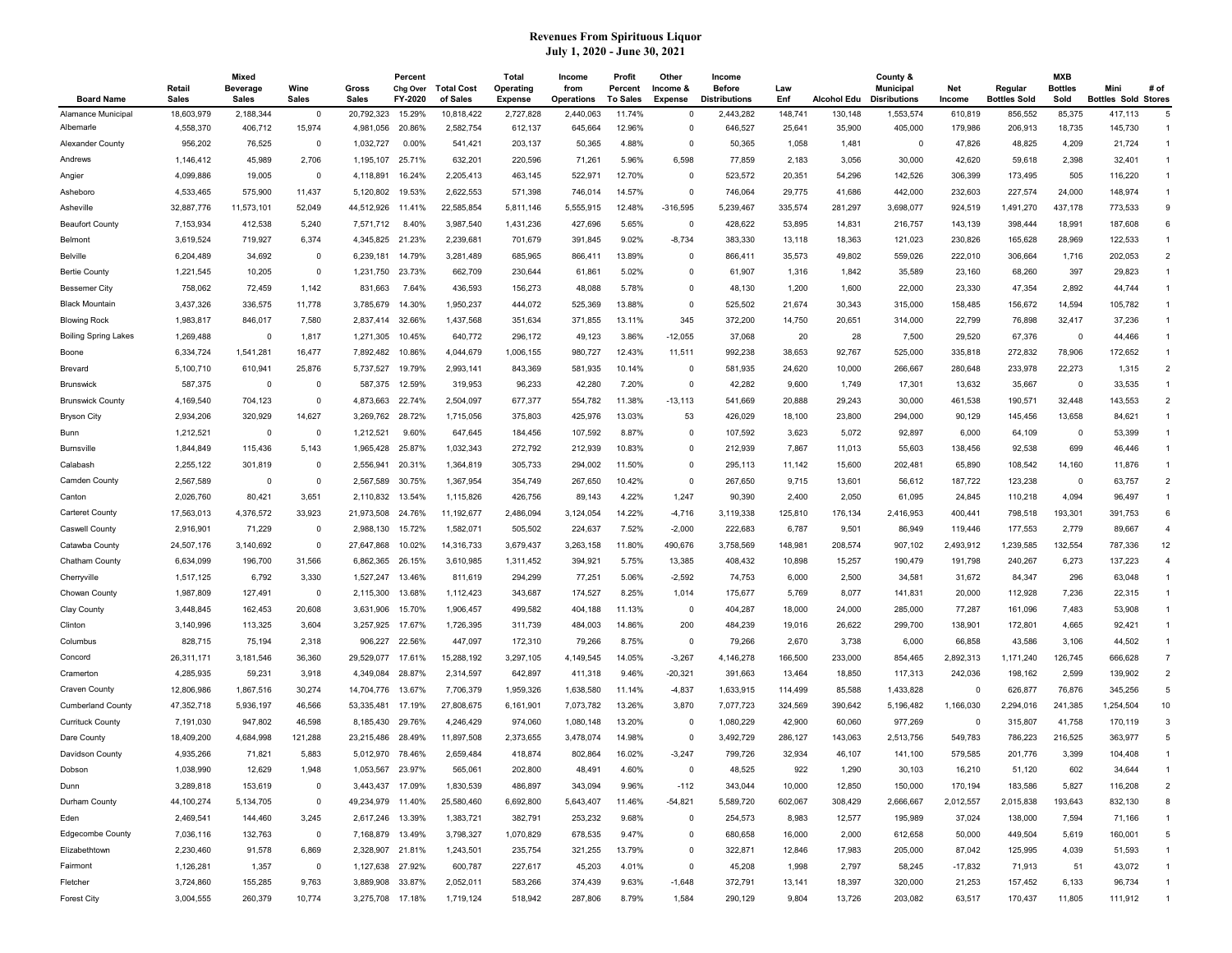| <b>Board Name</b>       | Retail<br><b>Sales</b> | Mixed<br><b>Beverage</b><br>Sales | Wine<br>Sales | Gross<br><b>Sales</b>                  | Percent<br>Chg Over<br>FY-2020 | <b>Total Cost</b><br>of Sales | Total<br>Operating<br><b>Expense</b> | Income<br>from<br><b>Operations</b> | Profit<br>Percent<br><b>To Sales</b> | Other<br>Income &<br>Expense | Income<br><b>Before</b><br><b>Distributions</b> | Law<br>Enf | <b>Alcohol Edu</b> | County &<br>Municipal<br><b>Disributions</b> | Net<br>Income       | Regular<br><b>Bottles Sold</b> | <b>MXB</b><br><b>Bottles</b><br>Sold | Mini<br><b>Bottles Sold Stores</b> | # of                     |
|-------------------------|------------------------|-----------------------------------|---------------|----------------------------------------|--------------------------------|-------------------------------|--------------------------------------|-------------------------------------|--------------------------------------|------------------------------|-------------------------------------------------|------------|--------------------|----------------------------------------------|---------------------|--------------------------------|--------------------------------------|------------------------------------|--------------------------|
| Franklin                | 3,468,649              | 240,368                           | 24,648        | 3,733,665                              | 14.22%                         | 1,965,809                     | 712,996                              | 205,312                             | 5.50%                                | $\mathbf 0$                  | 205,905                                         | 5,043      | 7,061              | 70,000                                       | 123,801             | 174,130                        | 10,089                               | 87,770                             | -1                       |
| Franklinton             | 1,977,981              | 2,817                             | $\mathbf 0$   | 1,980,798                              | 17.91%                         | 1,064,367                     | 284,006                              | 188,204                             | 9.50%                                | $\mathbf 0$                  | 188,538                                         | 6,579      | 9,210              | 168,549                                      | 4,200               | 107,552                        | 113                                  | 46,365                             | $\overline{1}$           |
| Gastonia                | 14,457,286             | 1,632,171                         | $\mathbf 0$   | 16,089,457                             | 16.68%                         | 8,428,379                     | 2,110,522                            | 1,844,605                           | 11.46%                               | 30,136                       | 1,882,024                                       | 72,109     | 100,953            | 1,319,896                                    | 389,066             | 795,011                        | 66,072                               | 503,182                            | 5                        |
| Gates County            | 1,169,458              | $\Omega$                          | $\mathbf 0$   | 1,169,458                              | 18.10%                         | 621,403                       | 222,238                              | 62,458                              | 5.34%                                | $\Omega$                     | 62,458                                          | 4,000      | 2,030              | 30,309                                       | 26,119              | 58,894                         | $\mathbf 0$                          | 20,141                             | $\overline{2}$           |
| Gibsonville             | 2,489,754              | 69,430                            | $\mathbf 0$   | 2,559,184                              | 56.22%                         | 1,362,135                     | 285,423                              | 331,623                             | 12.96%                               | $-14,198$                    | 317,425                                         | 11,420     | 15,988             | 10,000                                       | 280,017             | 115,783                        | 3,262                                | 82,467                             | $\mathbf{1}$             |
| <b>Granite Falls</b>    | 1,792,280              | 74,324                            | 3,660         | 1,870,264                              | 17.47%                         | 967,131                       | 237,356                              | 241,326                             | 12.90%                               | $\Omega$                     | 241,394                                         | 17,832     | 16,048             | 158,436                                      | 49,078              | 96,608                         | 3,804                                | 64,782                             | $\mathbf{1}$             |
| <b>Granville County</b> | 5,810,932              | 231,858                           | $\mathbf 0$   | 6,042,790                              | 14.02%                         | 3,210,701                     | 826,114                              | 636,890                             | 10.54%                               | $-1,569$                     | 640,135                                         | 23,364     | 32,710             | 197,282                                      | 386,779             | 309,512                        | 10,047                               | 130,358                            | $\overline{2}$           |
| Greene County           | 1,458,600              | 7,972                             | $\mathbf 0$   | 1,466,572                              | 28.13%                         | 774,006                       | 234,195                              | 128,262                             | 8.75%                                | 21                           | 128,794                                         | 4,315      | 6,041              | 61,738                                       | 56,700              | 77,925                         | 249                                  | 47,941                             | $\overline{2}$           |
| Greensboro              | 56,545,996             | 10,143,118                        | 12,048        | 66,701,162                             | 14.38%                         | 34,414,034                    | 8,136,076                            | 8,662,638                           | 12.99%                               | $-1,366$                     | 8,661,272                                       | 304,623    | 339,493            | 7,217,156                                    | 800,000             | 2,644,696                      | 394,964                              | 1,056,900                          | 15                       |
| <b>Halifax County</b>   | 7,553,465              | 357,204                           | 0             | 7,910,669                              | 16.30%                         | 4,181,431                     | 1,229,044                            | 700,383                             | 8.85%                                | - 0                          | 700,803                                         | 32,000     | 33,114             | 444,688                                      | 191,001             | 443,856                        | 14,985                               | 154,362                            | 5                        |
| Hamlet                  | 1,939,274              | 62,356                            | $\mathbf 0$   | 2,001,630                              | 27.45%                         | 1,073,778                     | 283,853                              | 189,949                             | 9.49%                                | $\mathbf 0$                  | 189,979                                         | 1,000      | 9,059              | 174,920                                      | 5,000               | 122,415                        | 2,986                                | 65,654                             | $\overline{1}$           |
| Hendersonville          | 8,881,587              | 1,075,205                         | 36,723        | 9,993,515                              | 12.86%                         | 5,159,114                     | 1,683,564                            | 852,418                             | 8.53%                                | $\mathbf 0$                  | 852,802                                         | 40,000     | 68,878             | 665,000                                      | 78,924              | 421,712                        | 43,795                               | 206,850                            | 3                        |
| Hertford                | 1,539,015              | 10,731                            | 0             | 1,549,746                              | 15.23%                         | 830,513                       | 262,662                              | 107,472                             | 6.93%                                | 293                          | 107,920                                         | 6,342      | 3,171              | 98,407                                       | $\mathbf 0$         | 81,397                         | 538                                  | 22,893                             | -1                       |
| <b>Hertford County</b>  | 3,394,214              | 46,709                            | $\mathbf 0$   | 3,440,923                              | 19.67%                         | 1,851,250                     | 584,049                              | 228,353                             | 6.64%                                | 718                          | 229,160                                         | 6,488      | 9,083              | 99,408                                       | 114,181             | 196,338                        | 2,402                                | 62,005                             | 3                        |
| High Country            | 3,836,629              | 1,088,848                         | 9,268         | 4,934,745                              | 21.50%                         | 2,559,135                     | 541,679                              | 675,505                             | 13.69%                               | $\overline{0}$               | 679,025                                         | 27,155     | 38,018             | 555,000                                      | 58,852              | 148,754                        | 40,529                               | 74,184                             | $\mathbf{1}$             |
| High Point              | 24,068,785             | 2,306,247                         | 56,988        | 26,432,020                             | 18.31%                         | 13,652,335                    | 3,622,334                            | 3,100,011                           | 11.73%                               | $-944$                       | 3,102,003                                       | 111,818    | 50,000             | 2,505,052                                    | 435,133             | 1,147,981                      | 98,771                               | 575,831                            | $\overline{7}$           |
| Highlands               | 1,913,192              | 1,141,357                         | 14,951        | 3,069,500                              | 35.40%                         | 1,545,777                     | 416,003                              | 370,683                             | 12.08%                               | $\mathbf 0$                  | 370,793                                         | 14,479     | 20,270             | 40,251                                       | 295,793             | 69,281                         | 37,644                               | 36,977                             | $\mathbf{1}$             |
| <b>Hoke County</b>      | 4,397,593              | 132,162                           | 0             | 4,529,755                              | 34.63%                         | 2,396,887                     | 544,747                              | 563,437                             | 12.44%                               | $\mathbf 0$                  | 563,488                                         | 21,705     | 30,387             | 148,064                                      | 363,332             | 223,948                        | 5,348                                | 1,077,114                          | $\overline{2}$           |
| Hyde County             | 798,906                | 251,698                           | 0             | 1,050,604                              | 45.46%                         | 531,388                       | 193,184                              | 76,882                              | 7.32%                                | $\mathbf 0$                  | 77,354                                          | 3,050      | 3,396              | 28,850                                       | 42,058              | 39,971                         | 10,520                               | 10,178                             | $\overline{2}$           |
| Indian Trail            | 5,714,071              | 635,521                           | $\mathbf 0$   | 6,349,592                              | 20.89%                         | 3,318,240                     | 819,425                              | 746,672                             | 11.76%                               | 54                           | 746,726                                         | 56,250     | 39,872             | 184,000                                      | 466,604             | 271,348                        | 16,143                               | 176,821                            | $\overline{1}$           |
| Jackson County          | 5,239,725              | 1,304,880                         | 28,701        | 6,573,306                              | 16.65%                         | 3,544,566                     | 839,684                              | 650,843                             | 9.90%                                | 3,302                        | 654,145                                         | 39,342     | 55,079             | 400,000                                      | 159,724             | 217,258                        | 52,520                               | 148,119                            | $\overline{2}$           |
| Johnston County         | 23,810,617             | 1,891,980                         | 16,739        | 25,719,336                             | 16.88%                         | 13,583,858                    | 3,921,205                            | 2,331,433                           | 9.06%                                | 2,272                        | 2,333,705                                       | 80,323     | 115,350            | 1,516,842                                    | 621,190             | 1,171,863                      | 79,033                               | 673,247                            | 9                        |
| Jones County            | 1,238,871              | $^{\circ}$                        | $\mathbf 0$   | 1,238,871                              | 3.37%                          | 664,627                       | 205,029                              | 90,496                              | 7.30%                                | 33,409                       | 123,905                                         | 4,408      | 6,171              | 73,326                                       | 40,000              | 66,972                         | $\overline{0}$                       | 35,616                             | $\overline{2}$           |
| Kenansville             | 715,113                | 7,873                             | $\mathbf 0$   | 722,986                                | 12.47%                         | 387,178                       | 134,081                              | 38,563                              | 5.33%                                | $\mathbf 0$                  | 38,585                                          | 881        | 1,234              | 0                                            | 36,470              | 42,624                         | 332                                  | 20,587                             | $\mathbf{1}$             |
| Kings Mountain          | 2,204,804              | 169,185                           | 3,250         | 2,377,239                              | 7.77%                          | 1,250,734                     | 328,649                              | 254,923                             | 10.72%                               | 16                           | 255,697                                         | 36,571     | 27,071             | 267,967                                      | $-75,912$           | 127,077                        | 6,021                                | 100,888                            | $\overline{1}$           |
| Lake Lure               | 909,843                | 299,667                           | 578           | 1,210,088                              | 13.40%                         | 622,189                       | 270,848                              | 26,726                              | 2.21%                                | $\mathbf 0$                  | 27,169                                          | $^{\circ}$ | 0                  | 0                                            | 27,169              | 37,888                         | 13,503                               | 12,981                             | $\mathbf{1}$             |
| Lake Waccamaw           | 777,177                | 7,670                             | 0             | 784,847                                | 22.97%                         | 401,354                       | 108,468                              | 97,463                              | 12.42%                               | 0                            | 97,465                                          | 2,285      | 3,199              | 57,206                                       | 34,775              | 39,554                         | 409                                  | 38,511                             | $\mathbf{1}$             |
| Laurel Park             | 1,710,519              | 168,298                           | $\mathbf 0$   | 1,878,817                              | 13.18%                         | 982,187                       | 289,200                              | 176,428                             | 9.39%                                | $\mathbf 0$                  | 176,603                                         | 12,398     | 8,678              | 142,040                                      | 13,487              | 77,095                         | 6,583                                | 42,415                             | $\overline{1}$           |
| Lenoir City             | 4,672,418              | 208,655                           | 14,386        | 4,895,459                              | 15.44%                         | 2,588,348                     | 603,802                              | 592,681                             | 12.11%                               | $\overline{0}$               | 592,985                                         | 22,588     | 31,623             | 478,784                                      | 59,990              | 257,139                        | 9,470                                | 169,661                            | $\overline{2}$           |
| Lenoir County           | 5,879,649              | 391,461                           | 0             | 6,271,110                              | 13.56%                         | 3,300,923                     | 796,920                              | 740,979                             | 11.82%                               | 1,075                        | 742,215                                         | 44,382     | 47,487             | 600,346                                      | 50,000              | 346,960                        | 15,347                               | 133,778                            | 3                        |
| Lexington               | 5,743,350              | 557,140                           | 206           | 6,300,696                              | 12.13%                         | 3,337,595                     | 712,233                              | 799,399                             | 12.69%                               | $-7,524$                     | 792,162                                         | 30,683     | 42,956             | 511,000                                      | 207,523             | 309,813                        | 16,951                               | 148,939                            | $\overline{2}$           |
| Liberty                 | 1,363,307              | 25,459                            | $\mathbf 0$   | 1,388,766                              | 22.76%                         | 736,053                       | 176,357                              | 162,830                             | 11.72%                               | $\mathbf 0$                  | 162,907                                         | 6,140      | 8,596              | 40,160                                       | 108,011             | 73,065                         | 1,009                                | 35,814                             | $\overline{1}$           |
| Lillington              | 2,588,883              | 371,302                           | $\mathbf 0$   | 2,960,185                              | 25.02%                         | 1,506,662                     | 381,394                              | 385,566                             | 13.03%                               | $\mathbf 0$                  | 385,909                                         | 15,154     | 21,215             | 349,540                                      | 0                   | 127,287                        | 16,368                               | 60,050                             | $\mathbf{1}$             |
| <b>Lincoln County</b>   | 6,895,467              | 761,323                           | 16,555        | 7,673,345                              | 38.36%                         | 3,957,671                     | 902,635                              | 1,050,449                           | 13.69%                               | 500                          | 1,051,949                                       | 46,635     | 65,009             | 204,000                                      | 736,305             | 301,140                        | 32,094                               | 169,291                            | 3                        |
| Lincolnton              | 3,578,408              | 112,304                           | 0             | 3,690,712                              | 12.69%                         | 1,962,612                     | 636,615                              | 254,524                             | 6.90%                                | 0                            | 255,076                                         | 20,000     | 12,391             | 106,761                                      | 115,924             | 197,148                        | 5,544                                | 166,697                            | $\overline{2}$           |
| Locust                  | 3,204,742              | 184,744                           | 0             | 3,389,486                              | 25.51%                         | 1,781,596                     | 488,219                              | 347,799                             | 10.26%                               | $\mathbf 0$                  | 347,799                                         | 12,578     | 17,609             | 317,611                                      | $\overline{1}$      | 148,212                        | 7,465                                | 136,922                            | $\mathbf{1}$             |
| Louisburg               | 2,390,957              | 109,336                           | $\mathbf 0$   | 2,500,293                              | 16.94%                         | 1,314,977                     | 340,230                              | 276,103                             | 11.04%                               | $\mathbf 0$                  | 276,180                                         | 30,644     | 14,301             | 221,235                                      | 10,000              | 138,495                        | 4,063                                | 56,164                             | $\overline{1}$           |
| Lumberton               | 5,852,824              | 310,921                           | $\mathbf 0$   | 6,163,745                              | 21.38%                         | 3,174,305                     | 816,344                              | 768,757                             | 12.47%                               | $-106$                       | 768,655                                         | 29,554     | 41,377             | 556,703                                      | 141,021             | 336,149                        | 12,854                               | 187,145                            | $\overline{2}$           |
| Madison                 | 2,225,017              | 134,057                           | $\mathbf 0$   | 2,359,074                              | 23.20%                         | 1,237,997                     | 342,952                              | 242,224                             | 10.27%                               | $\mathbf 0$                  | 242,379                                         | 8,793      | 12,311             | 244,276                                      | $-23,001$           | 107,135                        | 6,104                                | 35,325                             | $\overline{1}$           |
| Maggie Valley           | 3,570,456              | 247,293                           | 11,441        | 3,829,190                              | 27.67%                         | 2,014,110                     | 563,222                              | 379,789                             | 9.92%                                | $-8,107$                     | 371,803                                         | 13,166     | 18,432             | 119,545                                      | 220,660             | 158,113                        | 20,852                               | 141,580                            | $\overline{2}$           |
| Marion                  | 3,873,172              | 268,368                           | 6,865         | 4,148,405 18.11%                       |                                | 2,186,187                     | 579,549                              | 437,193                             | 10.54%                               | $-14,306$                    | 422,887                                         | 15,255     | 21,358             | 352,583                                      | 33,691              | 207,103                        | 12,119                               | 96,278                             | $\overline{\phantom{a}}$ |
| Marshville              | 1,429,369              | 6,876                             |               | 1,436,245                              | 37.78%                         | 770,965                       | 228,596                              | 113,228                             | 7.88%                                | 259                          | 113,487                                         | 3,183      | 4,456              |                                              | 105,848             | 73,557                         | 370                                  | 57,752                             |                          |
| Martin County           | 3,285,928              | 92,037                            | 0             | 3,377,965 22.66%                       |                                | 1,770,524                     | 569,104                              | 273,020                             | 8.08%                                | $-21,193$                    | 251,827                                         | 6,600      | 10,486             | 135,000                                      | 99,741              | 193,685                        | 4,188                                | 89,662                             | $\overline{2}$           |
| Maxton                  | 1,272,691              | 0                                 | 0             |                                        |                                |                               | 265,552                              |                                     | 4.41%                                | 440                          | 56,712                                          | $^{\circ}$ | 0                  |                                              |                     | 81,260                         | $\mathbf 0$                          | 46,454                             |                          |
|                         | 153,811,631            | 50,950,973                        | 270,763       | 1,272,691 22.73%<br>205,033,367 12.55% |                                | 664,122<br>104,601,345        |                                      | 56,166<br>29,584,905                | 14.43%                               | 345,852                      | 29,959,430                                      | 3,310,715  | 4,277,131          | 10,000                                       | 46,712<br>9,230,398 |                                | ,838,473                             |                                    |                          |
| Mecklenburg County      |                        |                                   |               |                                        |                                |                               | 22,463,209                           |                                     |                                      |                              |                                                 |            |                    | 13,141,186                                   |                     | 6,383,680                      |                                      | 1,803,676                          | 28                       |
| Mocksville Cooleemee    | 3,335,342              | 160,240                           | 4,640         | 3,500,222 21.22%                       |                                | 1,843,361                     | 585,587                              | 275,832                             | 7.88%                                | $-19,311$                    | 256,526                                         | 7,900      | 11,060             | 98,600                                       | 138,966             | 147,858                        | 7,276                                | 88,157                             | $\overline{2}$           |
| Monroe                  | 5,357,550              | 709,094                           | 0             | 6,066,644 10.62%                       |                                | 3,147,070                     | 852,414                              | 661,986                             | 10.91%                               | $-2,783$                     | 661,896                                         | 78,375     | 34,453             | 548,968                                      | 100                 | 264,147                        | 29,913                               | 155,793                            | $\mathbf{1}$             |
| Montgomery              | 2,313,446              | 201,817                           | 0             | 2,515,263 24.32%                       |                                | 1,310,071                     | 428,845                              | 199,746                             | 7.94%                                | $\mathbf 0$                  | 200,115                                         | 6,400      | 9,000              | 72,300                                       | 112,415             | 135,405                        | 8,610                                | 85,076                             | $\overline{2}$           |
| Moore County            | 13,360,279             | 3,955,076                         | 3,496         | 17,318,851 24.66%                      |                                | 8,839,954                     | 1,502,138                            | 2,906,792                           | 16.78%                               | $\mathbf 0$                  | 2,913,787                                       | 146,452    | 163,000            | 4,170,142                                    | $-1,565,807$        | 556,401                        | 148,195                              | 302,101                            | $\overline{4}$           |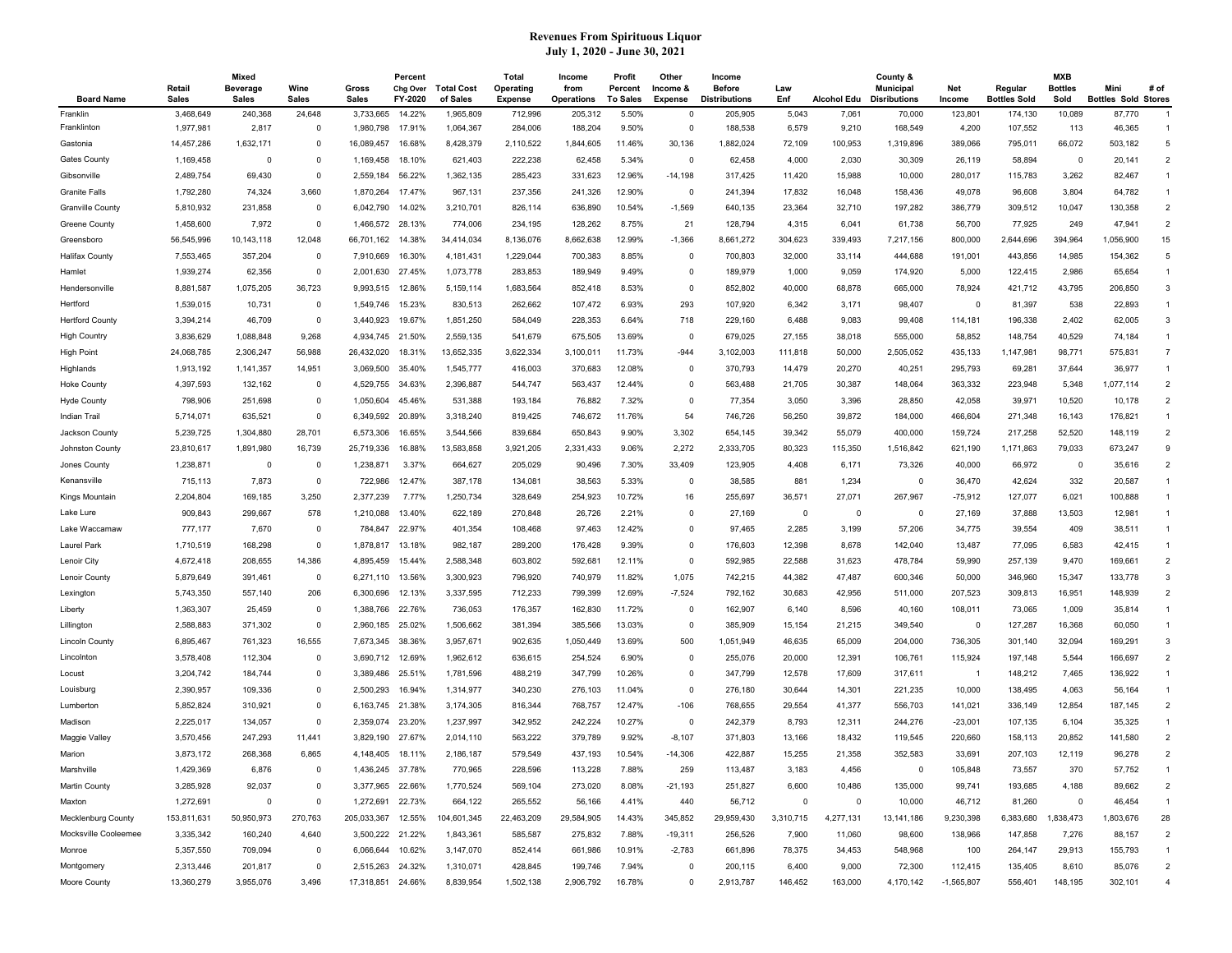| <b>Board Name</b>      | Retail<br><b>Sales</b> | Mixed<br><b>Beverage</b><br><b>Sales</b> | Wine<br><b>Sales</b> | Gross<br><b>Sales</b> | Percent<br>Chg Over<br>FY-2020 | <b>Total Cost</b><br>of Sales | Total<br>Operating<br><b>Expense</b> | Income<br>from<br><b>Operations</b> | Profit<br>Percent<br><b>To Sales</b> | Other<br>Income &<br><b>Expense</b> | Income<br><b>Before</b><br><b>Distributions</b> | Law<br>Enf  | <b>Alcohol Edu</b> | County &<br><b>Municipal</b><br><b>Disributions</b> | Net<br>Income | Regular<br><b>Bottles Sold</b> | <b>MXB</b><br><b>Bottles</b><br>Sold | Mini<br><b>Bottles Sold Stores</b> | # of           |
|------------------------|------------------------|------------------------------------------|----------------------|-----------------------|--------------------------------|-------------------------------|--------------------------------------|-------------------------------------|--------------------------------------|-------------------------------------|-------------------------------------------------|-------------|--------------------|-----------------------------------------------------|---------------|--------------------------------|--------------------------------------|------------------------------------|----------------|
| Mooresville            | 14,541,362             | 3,027,605                                | 42,773               | 17,611,740            | 19.10%                         | 9,152,872                     | 1,594,649                            | 2,764,135                           | 15.69%                               | $-80,000$                           | 2,687,907                                       | 111,841     | 156,577            | 2,200,000                                           | 219,489       | 611,809                        | 120,982                              | 347,416                            | -3             |
| Morganton              | 4,271,671              | 411,695                                  | 10,579               | 4,693,945             | 13.23%                         | 2,462,842                     | 520,597                              | 630,387                             | 13.43%                               | 699                                 | 631,086                                         | 32,936      | 51,094             | 547,056                                             | $\mathbf 0$   | 228,030                        | 15,863                               | 103,951                            | $\mathbf{1}$   |
| <b>Mount Airy</b>      | 3,181,574              | 341,569                                  | 7,970                | 3,531,113             | 15.38%                         | 1,823,739                     | 502,588                              | 395,222                             | 11.19%                               | 0                                   | 395,901                                         | 20,462      | $\mathbf 0$        | 376,440                                             | $-1,001$      | 168,210                        | 14,208                               | 84,807                             | $\mathbf{1}$   |
| <b>Mount Holly</b>     | 2,784,205              | 242,998                                  | 49                   | 3,027,252             | 12.51%                         | 1,570,461                     | 402,946                              | 360,068                             | 11.89%                               | $\Omega$                            | 363,042                                         | 13,809      | 19,332             | 265,721                                             | 64,180        | 151,844                        | 9,977                                | 138,455                            | $\mathbf{1}$   |
| Mount Pleasant         | 1,098,126              | 75,393                                   | $\mathbf 0$          | 1,173,519             | 10.00%                         | 616,526                       | 246,698                              | 42,647                              | 3.63%                                | $-4,047$                            | 38,600                                          | 771         | 375                | 8,375                                               | 29,079        | 57,270                         | 3,391                                | 33,737                             | $\mathbf{1}$   |
| Murphy                 | 4,596,856              | 213,822                                  | 15,720               | 4,826,398             | 21.86%                         | 2,543,982                     | 677,684                              | 509,498                             | 10.56%                               | $\Omega$                            | 510,350                                         | 22,000      | 30,000             | 200,000                                             | 258,350       | 224,167                        | 10,564                               | 95,642                             | $\mathbf{1}$   |
| Nash County            | 15,719,770             | 1,132,682                                | $\mathbf 0$          | 16,852,452            | 26.37%                         | 8,742,805                     | 1,892,557                            | 2,369,563                           | 14.06%                               | 4,633                               | 2,377,917                                       | 158,935     | 132,835            | 1,314,273                                           | 771,874       | 849,706                        | 42,106                               | 349,275                            | 8              |
| New Hanover County     | 45,028,973             | 14,090,778                               | 83,835               | 59,203,586            | 13.70%                         | 29,766,427                    | 6,435,572                            | 8,954,562                           | 15.13%                               | $-13,392$                           | 8,980,709                                       | 513,060     | 0                  | 9,723,530                                           | 1,255,881     | 964,656                        | 595,859                              | 995,538                            | 8              |
| Newton Grove           | 852,590                | 6,437                                    | $\mathbf 0$          | 859,027               | 20.14%                         | 464,208                       | 148,274                              | 55,283                              | 6.44%                                | $\Omega$                            | 55,283                                          | 1,517       | 2,124              | 12,500                                              | 39,142        | 49,255                         | 284                                  | 32,164                             | $\overline{1}$ |
| North Wilkesboro       | 1,832,401              | 50,200                                   | 5,417                | 1,888,018             | 11.95%                         | 1,005,061                     | 417,634                              | 35,607                              | 1.89%                                | 0                                   | 35,607                                          | 0           | $\mathbf 0$        | 36,100                                              | $-493$        | 104,604                        | 2,249                                | 110,394                            |                |
| Northampton County     | 1,644,766              | - 0                                      | 0                    | 1,644,766             | 21.53%                         | 873,847                       | 264,946                              | 135,808                             | 8.26%                                | 0                                   | 135,808                                         | 10,520      | 0                  | O                                                   | 125,288       | 102,251                        | 0                                    | 49,732                             | $\overline{4}$ |
| Norwood                | 928,304                | 60,428                                   | $\mathbf 0$          | 988,732               | 26.10%                         | 518,493                       | 156,622                              | 88,150                              | 8.92%                                | $-3,374$                            | 84,829                                          | 4,241       | 3,966              | 28,167                                              | 48,455        | 47,966                         | 2,827                                | 29,138                             | $\mathbf{1}$   |
| Oak Island             | 3,820,830              | 627,069                                  | $\mathbf 0$          | 4,447,899             | 20.50%                         | 2,310,304                     | 537,219                              | 566,791                             | 12.74%                               | 0                                   | 567,876                                         | 22,217      | 31,104             | 463,100                                             | 51,455        | 175,941                        | 27,665                               | 75,226                             | $\mathbf{1}$   |
| Ocean Isle Beach       | 3,239,041              | 439,164                                  | $\Omega$             | 3,678,205             | 28.46%                         | 1,890,300                     | 441,780                              | 494,488                             | 13.44%                               | $\Omega$                            | 494,531                                         | 19,864      | 27,810             | 452,326                                             | $-5,469$      | 130,442                        | 20,496                               | 90,430                             | $\mathbf{1}$   |
| <b>Onslow County</b>   | 22,731,796             | 4,154,563                                | 69,510               | 26,955,869            | 18.16%                         | 13,888,305                    | 4,048,334                            | 2,750,105                           | 10.20%                               | $\Omega$                            | 2,751,872                                       | 100,241     | 140,337            | 1,593,890                                           | 917,404       | 1,076,280                      | 167,165                              | 515,101                            | 6              |
| Orange County          | 24,871,380             | 2,241,857                                | 44,816               | 27,158,053            | 13.02%                         | 14,221,193                    | 4,695,898                            | 2,031,508                           | 7.48%                                | 413                                 | 2,033,250                                       | 154,500     | 164,200            | 400,000                                             | 1,314,550     | 1,016,144                      | 97,991                               | 701,713                            | 8              |
| Pamlico County         | 2,119,039              | 108,401                                  | 6,376                | 2,233,816             | 23.62%                         | 1,253,344                     | 383,784                              | 92,769                              | 4.15%                                | 16                                  | 92,840                                          | 1,484       | 2,077              | 79,279                                              | 10,000        | 108,960                        | 5,441                                | 71,519                             | $\overline{2}$ |
| Pasquotank County      | 3,801,382              | 601,499                                  | 0                    | 4,402,881             | 5.28%                          | 2,288,329                     | 475,453                              | 611,747                             | 13.89%                               | 2,212                               | 614,002                                         | 24,525      | 34,335             | 545,142                                             | 10,000        | 208,276                        | 27,755                               | 61,913                             | $\overline{1}$ |
| Pembroke               | 1,704,548              | 101,634                                  | 0                    | 1,806,182             | 27.59%                         | 945,207                       | 272,943                              | 175,809                             | 9.73%                                | $-3,995$                            | 171,814                                         | 3,297       | 5,579              | 42,500                                              | 120,438       | 107,141                        | 5,388                                | 53,780                             | $\mathbf{1}$   |
| Pender County          | 9,667,349              | 964,118                                  | $\mathbf 0$          | 10,631,467            | 23.57%                         | 5,573,608                     | 1,525,636                            | 1,089,451                           | 10.25%                               | $\mathbf 0$                         | 1,089,579                                       | 39,559      | 39,559             | 889,911                                             | 120,550       | 452,563                        | 39,747                               | 241,971                            | $\overline{4}$ |
| Person County          | 5,302,442              | 188,681                                  | 0                    | 5,491,123             | 21.81%                         | 2,895,471                     | 654,756                              | 693,379                             | 12.63%                               | 79,391                              | 774,530                                         | 30,888      | 43,244             | 350,199                                             | 350,199       | 277,060                        | 9,868                                | 118,295                            | $\overline{2}$ |
| Pilot Mountain         | 2,047,272              | 43,568                                   | $\Omega$             | 2,090,840             | 32.31%                         | 1,094,154                     | 264,204                              | 259,641                             | 12.42%                               | $\Omega$                            | 259,641                                         | 10,006      | 14,009             | 217,923                                             | 17,703        | 98,657                         | 1,531                                | 55,588                             | $\mathbf{1}$   |
| <b>Pitt County</b>     | 24,824,455             | 3,449,806                                | $\mathbf 0$          | 28,274,261            | 24.13%                         | 14,516,751                    | 3,545,418                            | 3,645,083                           | 12.89%                               | $-243,379$                          | 3,404,286                                       | 491,131     | 215,239            | 1,500,000                                           | 1,197,916     | ,235,007                       | 164,943                              | 563,120                            | $\overline{7}$ |
| Pittsboro              | 1,817,699              | 197,389                                  | 0                    | 2,015,088             | 3.64%                          | 1,053,550                     | 233,020                              | 265,136                             | 13.16%                               | 125                                 | 265,372                                         | 10,440      | 14,615             | 56,582                                              | 183,735       | 83,633                         | 6,284                                | 39,135                             | $\mathbf{1}$   |
| Ramseur                | 1,188,372              | $\mathbf 0$                              | 0                    | 1,188,372             | 34.76%                         | 632,015                       | 171,078                              | 119,957                             | 10.09%                               | 0                                   | 119,957                                         | 3,957       | 5,540              | O                                                   | 110,460       | 59,238                         | 0                                    | 46,661                             | $\overline{1}$ |
| Randleman              | 2,635,692              | 137,063                                  | 6,005                | 2,778,760             | 24.75%                         | 1,448,261                     | 342,609                              | 355,298                             | 12.79%                               | 0                                   | 355,766                                         | 13,839      | 19,375             | 262,000                                             | 60,552        | 130,498                        | 5,128                                | 98,601                             |                |
|                        |                        | - 0                                      | 0                    | 1,423,966             |                                | 760,876                       |                                      |                                     | 8.72%                                | 0                                   |                                                 | 5,700       |                    | 75,036                                              | 35,455        | 81,993                         | 0                                    | 31,499                             | $\mathbf{1}$   |
| Red Springs            | 1,423,966<br>3,371,084 | 197,165                                  | $\mathbf 0$          | 3,568,249             | 34.72%<br>17.89%               | 1,884,379                     | 218,478<br>515,974                   | 124,191<br>354,492                  | 9.93%                                | $-25,903$                           | 124,191<br>328,589                              | 25,000      | 8,000<br>15,865    | 225,801                                             | 61,923        | 187,638                        | 9,639                                | 74,179                             | $\mathbf{1}$   |
| Reidsville             |                        |                                          | $\mathbf 0$          |                       | 14.63%                         |                               |                                      |                                     | 10.38%                               | $\Omega$                            |                                                 |             |                    |                                                     |               |                                | 8,233                                |                                    | $\overline{2}$ |
| Rockingham             | 3,349,743              | 181,098                                  |                      | 3,530,841             |                                | 1,886,071                     | 473,345                              | 366,648                             |                                      |                                     | 366,648                                         | 13,054      | 18,276             | 325,318                                             | 10,000        | 204,833                        |                                      | 78,125                             | $\mathbf{1}$   |
| Roseboro               | 1,395,849              | 8,811                                    | $\mathbf 0$          | 1,404,660             | 23.65%                         | 727,296                       | 197,193                              | 162,669                             | 11.58%                               | $\mathbf 0$                         | 163,802                                         | 7,377       | 10,376             | 57,957                                              | 88,092        | 89,897                         | 354                                  | 42,259                             | 6              |
| Rowan/Kannapolis       | 18,184,509             | 1,371,691                                | 27,726               | 19,583,926            | 18.45%                         | 10,315,418                    | 3,596,611                            | 1,195,434                           | 6.10%                                | $-1,396$                            | 1,194,038                                       | 36,427      | 59,408             | 554,000                                             | 544,203       | 899,750                        | 58,950                               | 471,100                            |                |
| Rowland                | 423,557                | $^{\circ}$                               | $\mathbf 0$          | 423,557               | 31.91%                         | 224,567                       | 68,798                               | 34,793                              | 8.21%                                | $\Omega$                            | 34,793                                          | 0           | $\mathbf 0$        | $\overline{\mathbf{0}}$                             | 34,793        | 30,315                         | $\Omega$                             | 15,471                             | $\mathbf{1}$   |
| Rutherfordton          | 1,846,632              | 165,927                                  | 5,962                | 2,018,521             | 18.08%                         | 1,058,354                     | 321,382                              | 176,526                             | 8.75%                                | $\mathbf 0$                         | 176,625                                         | 19,537      | 8,345              | 48,329                                              | 100,414       | 96,734                         | 7,548                                | 79,219                             | $\mathbf{1}$   |
| Saint Pauls            | 1,880,943              | $\mathbf 0$                              | 0                    | 1,880,943             | 22.00%                         | 998,181                       | 279,242                              | 183,581                             | 9.76%                                | 33                                  | 183,614                                         | 3,319       | 4,646              | 99,880                                              | 75,769        | 110,809                        | $\Omega$                             | 10,222                             |                |
| Sanford                | 8,691,660              | 576,894                                  | 0                    | 9,268,554             | 19.88%                         | 4,884,587                     | 1,497,090                            | 768,410                             | 8.29%                                | 2,286                               | 773,274                                         | 110,000     | 55,000             | 140,000                                             | 468,274       | 437,825                        | 25,433                               | 197,852                            | $\overline{2}$ |
| <b>Scotland County</b> | 2,746,750              | 33,544                                   | 0                    | 2,780,294             | 8.44%                          | 1,485,895                     | 472,505                              | 194,903                             | 7.01%                                | 0                                   | 194,971                                         | 5,591       | 7,827              | 181,553                                             | 0             | 160,471                        | 1,559                                | 41,698                             | $\overline{1}$ |
| Shallotte              | 2,591,761              | 326,791                                  | $\mathbf 0$          | 2,918,552             | 23.67%                         | 1,525,880                     | 394,051                              | 323,568                             | 11.09%                               | 27,561                              | 351,129                                         | 11,317      | 15,843             | 73,806                                              | 250,163       | 124,608                        | 14,477                               | 116,706                            | $\mathbf{1}$   |
| Shelby                 | 5,382,964              | 497,830                                  | 7,809                | 5,888,603             | 4.87%                          | 3,088,678                     | 989,707                              | 460,622                             | 7.82%                                | 21                                  | 461,222                                         | 29,398      | 20,579             | 410,666                                             | 579           | 273,436                        | 20,976                               | 239,067                            | $\overline{2}$ |
| Siler City             | 2,232,081              | 21,650                                   | $\mathbf 0$          | 2,253,731             | 22.17%                         | 1,187,015                     | 311,587                              | 247,805                             | 11.00%                               | $\mathbf 0$                         | 248,081                                         | 11,992      | 16,788             | 120,680                                             | 98,621        | 109,941                        | 987                                  | 70,324                             | $\mathbf{1}$   |
| Southport              | 3,837,264              | 1,025,616                                | 11,075               | 4,873,955             | 16.20%                         | 2,505,013                     | 594,679                              | 626,900                             | 12.86%                               | $-16,720$                           | 610,191                                         | 23,875      | 33,425             | 552,891                                             | $\Omega$      | 161,881                        | 43,768                               | 55,251                             | -1             |
| Sparta                 | 1,073,608              | 141,524                                  | 3,160                | 1,218,292 24.64%      |                                | 635,821                       | 163,179                              | 138,838                             | 11.40%                               | $-889$                              | 138,315                                         | 5,200       | 7,431              | 108,278                                             | 17,406        | 55,040                         | 5,767                                | 44,216                             |                |
| Spruce Pine            | 1,714,750              | 115,793                                  | 8,161                | 1,838,704             | 18.41%                         | 967,927                       | 275,044                              | 177,567                             | 9.66%                                |                                     | 177,567                                         | 6,268       | 8,776              |                                                     | 162,523       | 94,852                         | 823                                  | 52,046                             |                |
| Statesville            | 7,894,743              | 611,557                                  | 9,371                | 8,515,671 14.81%      |                                | 4,433,304                     | 1,248,579                            | 898,744                             | 10.55%                               | 0                                   | 901,964                                         | 32,987      | 71,500             | 650,000                                             | 147,477       | 414,317                        | 27,204                               | 227,670                            | $\overline{2}$ |
| Sunset Beach           | 2,238,993              | 115,093                                  | 0                    | 2,354,086 19.97%      |                                | 1,247,702                     | 348,451                              | 222,079                             | 9.43%                                | $-4,724$                            | 217,589                                         | 7,563       | 10,588             | 97,181                                              | 102,257       | 99,981                         | 4,990                                | 61,537                             |                |
| <b>Tabor City</b>      | 1,214,468              | $\overline{0}$                           | 0                    | 1,214,468 15.05%      |                                | 627,398                       | 172,207                              | 141,317                             | 11.64%                               | $-2,245$                            | 139,135                                         | 5,163       | 7,228              | 37,732                                              | 89,012        | 78,449                         | $\mathbf 0$                          | 55,985                             | -1             |
| Thomasville            | 5,212,037              | 200,366                                  | 56,278               | 5,468,681 24.15%      |                                | 2,907,571                     | 672,576                              | 662,488                             | 12.11%                               | 650                                 | 663,138                                         | 25,437      | 35,612             | 385,000                                             | 217,089       | 269,199                        | 8,953                                | 141,967                            | $\mathbf{1}$   |
| <b>Triad Municipal</b> | 53,377,636             | 7,247,412                                | 64,573               | 60,689,621 13.25%     |                                | 31,591,328                    | 7,087,246                            | 7,994,570                           | 13.17%                               | $-17,782$                           | 7,979,585                                       | 604,601     | $\mathbf 0$        | 6,475,595                                           | 899,389       | 2,566,900                      | 298,472                              | 1,032,034                          | 14             |
| Troutman               | 2,533,081              | $\overline{0}$                           | 0                    | 2,533,081 18.29%      |                                | 1,398,213                     | 315,663                              | 248,478                             | 9.81%                                | $-19,197$                           | 229,305                                         | 9,732       | 13,626             | 72,659                                              | 133,288       | 126,482                        | 1,944                                | 74,719                             | -1             |
| Tryon                  | 409,569                | 155,728                                  | 3,991                |                       | 569,288 21.09%                 | 292,686                       | 125,193                              | 17,070                              | 3.00%                                | 576                                 | 17,646                                          | $\mathbf 0$ | $\mathbf 0$        | $\mathbf 0$                                         | 17,646        | 19,903                         | 5,643                                | 20,644                             |                |